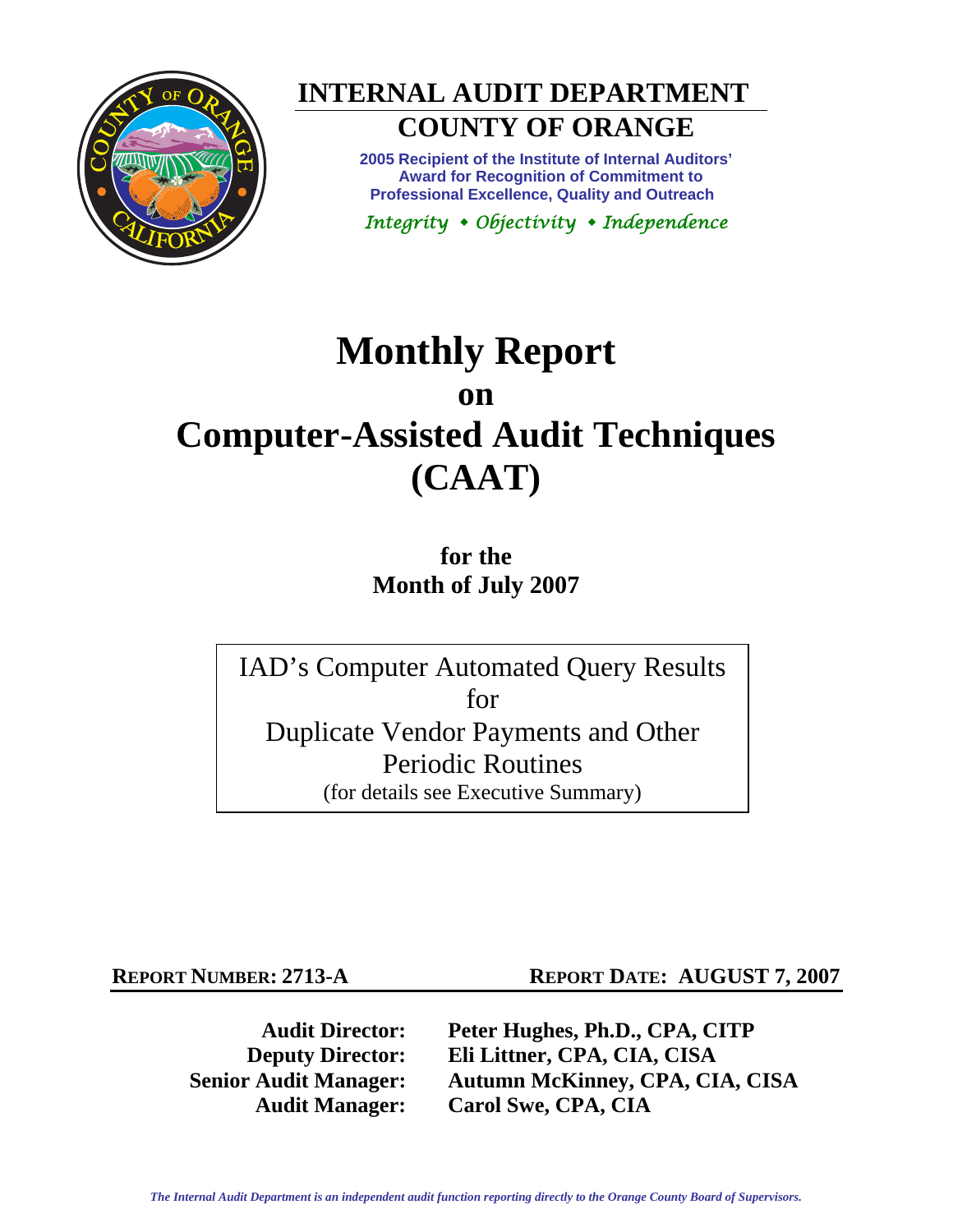## Monthly Report on<br>Computer-Assisted Audit Techniques  $(CAAT)$

### For the Month of July 2007

### **TABLE OF CONTENTS**

| 1. |  |
|----|--|
|    |  |
|    |  |
| 2. |  |
|    |  |
| 3. |  |
|    |  |
| 4. |  |
|    |  |
| 5. |  |
|    |  |
|    |  |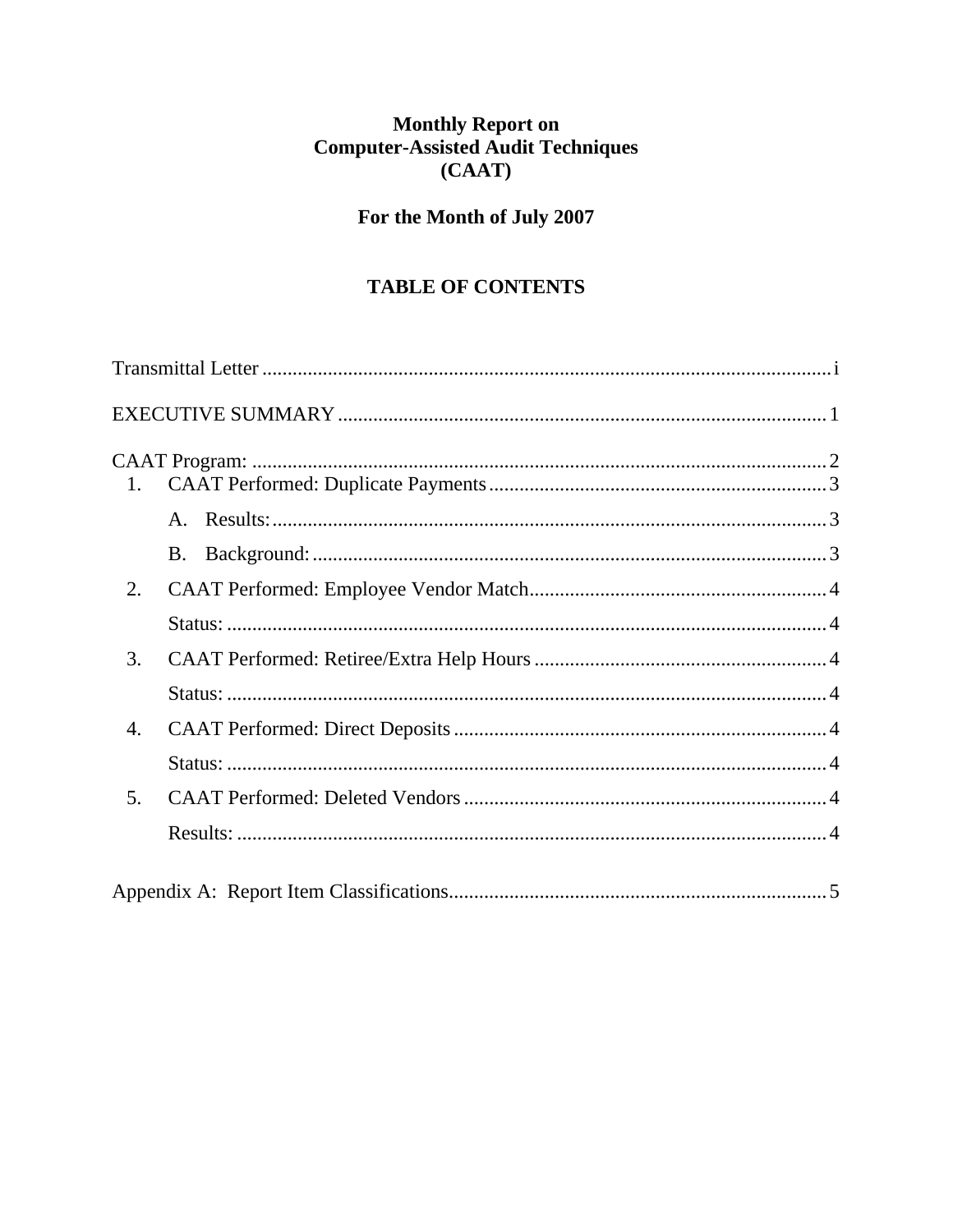<span id="page-2-0"></span> *Independence Objectivity Integrity* 



*Providing Facts and Perspectives Countywide* 

#### **OFFICE OF THE DIRECTOR**

#### **DR. PETER HUGHES**

**PH.D., MBA, CPA,**  Certified Compliance & Ethics Professional (CCEP) Certified Information Technology Professional (CITP) Certified Internal Auditor (CIA) Certified Fraud Examiner (CFE)

#### **E-MAIL: peter.hughes@iad.ocgov.com**

**ELI LITTNER DEPUTY DIRECTOR** CPA, CIA, CFE, Certified Fraud Specialist (CFS), Certified Information Systems Auditor (CISA)

> **MICHAEL J. GOODWIN SENIOR AUDIT MANAGER** CPA, CIA

**ALAN MARCUM SENIOR AUDIT MANAGER** MBA, CPA, CIA, CFE

**AUTUMN MCKINNEY SENIOR AUDIT MANAGER** CPA, CIA, CISA Certified Government Financial Manager (CGFM)

**HALL OF FINANCE & RECORDS 400 CIVIC CENTER DRIVE WEST BUILDING 12, ROOM 232 SANTA ANA, CA 92701** 

www.ocgov.com/audit

**(714) 834-5475 (714) 834-2880 Fax** 

**OC FRAUD HOTLINE (714) 834-3608** 

#### **COUNTY OF ORANGE BOARD OF SUPERVISORS' INTERNAL AUDIT DEPARTMENT**

#### **Transmittal Letter**

Report No. 2713-A

August 7, 2007

TO: David Sundstrom, Auditor-Controller Carl Crown, Interim Director, Human Resources Ronald C. Vienna, County Purchasing Agent, CEO/Purchasing

FROM: Peter Hughes, Ph.D., CPA, Director Internal Audit Department

SUBJECT: Monthly Report on Computer-Assisted Audit Techniques (CAAT)

We have completed the July 2007 report of the results of our Computer-Assisted Audit Techniques (CAAT). The final report is attached for your information.

Each month I submit an **Audit Status Report** to the Board of Supervisors (BOS) where I detail any material and significant audit issues released in reports during the prior month and the implementation status of audit recommendations as disclosed by our Follow-Up Audits. Accordingly, the results of this audit will be included in a future status report to the BOS.

As always, the Internal Audit Department is available to partner with you so that you can successfully implement or mitigate difficult audit issues. Please feel free to call me should you wish to discuss any aspect of our audit report.

We appreciate the courtesy and cooperation extended to us by the personnel of the Auditor-Controller's Office and the Human Resources Department. If we can be of further assistance, please contact me, Eli Littner, Deputy Director at (714) 834-5899, or Autumn McKinney, Senior Audit Manager at (714) 834-6106.

**Attachments**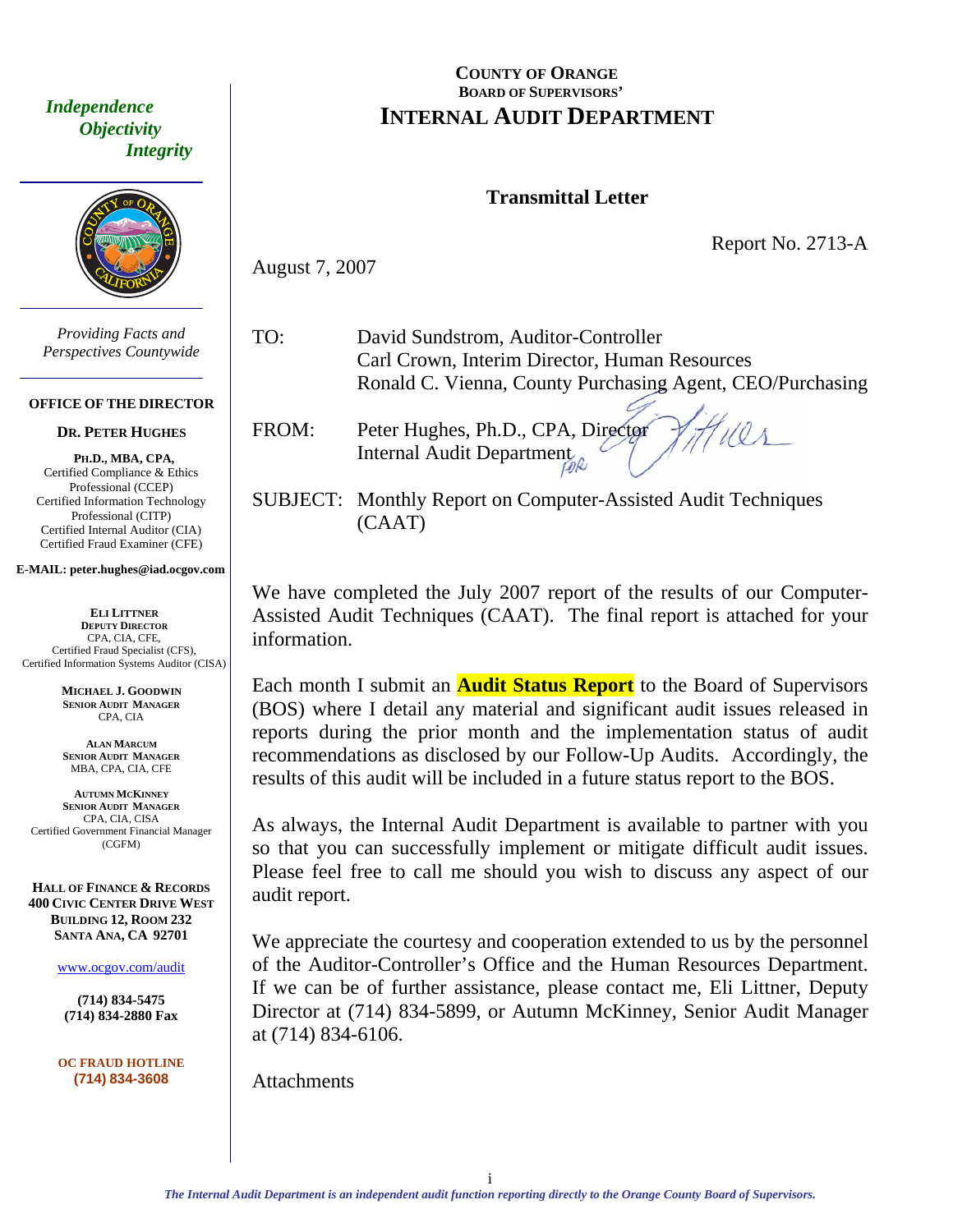*David Sundstrom, Auditor-Controller Carl Crown, Interim Director, Human Resources Ronald C. Vienna, County Purchasing Agent, CEO/Purchasing August 7, 2007 Page ii* 

Other recipients of this report: Members, Board of Supervisors Members, Audit Oversight Committee Thomas G. Mauk, County Executive Officer Robert Leblow, Senior Manager, Auditor-Controller/Claims & Disbursing Section Bill Malohn, A-C/Information Technology/CAPS G/L System Support Kathy Tahilramani, Assistant Director, Human Resources Rosie Santiesteban, HR Programs, Human Resources Foreperson, Grand Jury Darlene J. Bloom, Clerk of the Board of Supervisors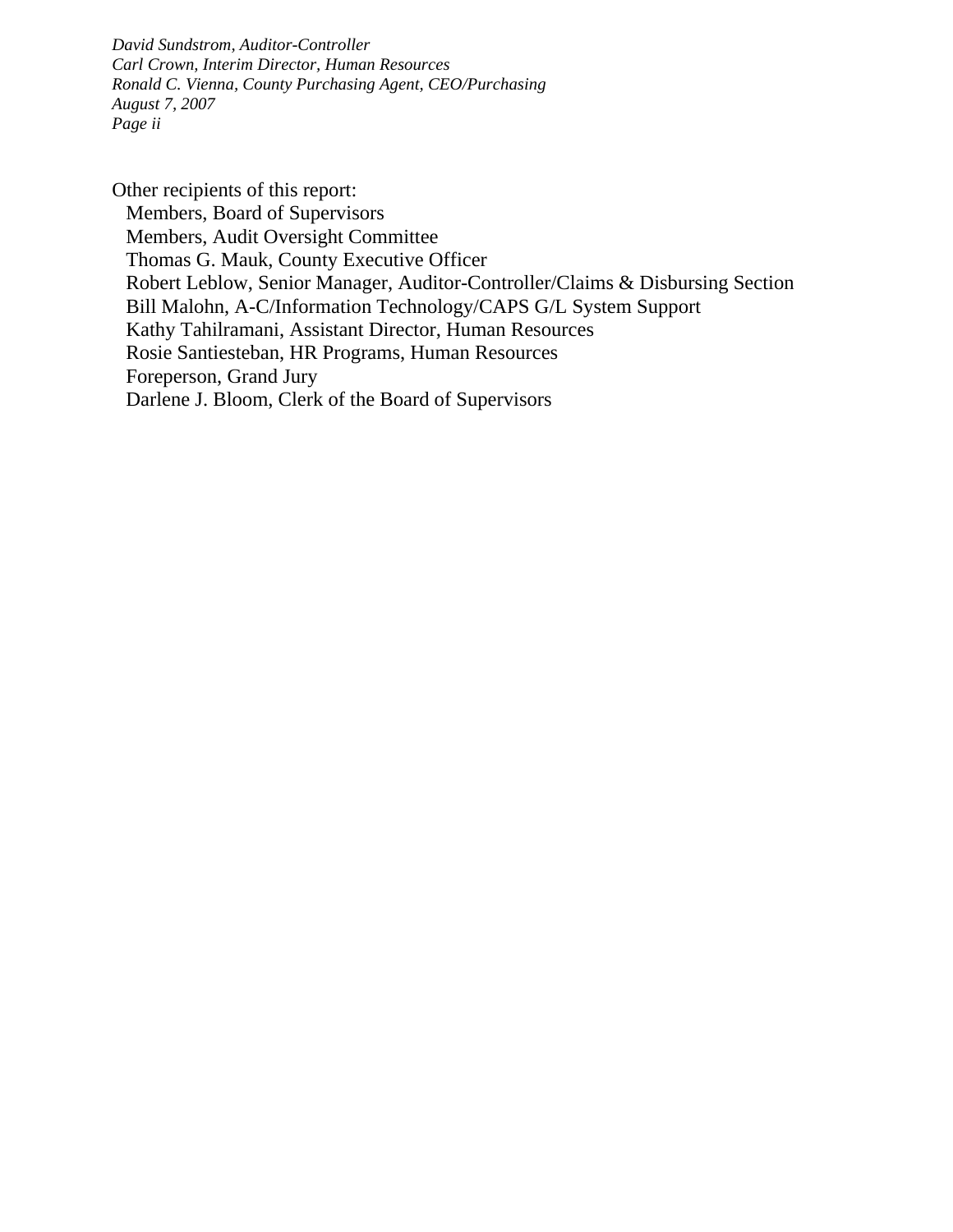#### **EXECUTIVE SUMMARY**

#### <span id="page-4-0"></span>**Description of CAAT Program:**

The CAAT Routines (Computer Assisted Audit Techniques) are automated queries applied to large amounts of electronic data searching for specified characteristics. Resulting exceptions or findings are forwarded to the appropriate department for validation and/or resolution. Depending on the department's review, the exceptions may or may not be a finding. Often there is additional data needed to validate the exception that is only known at the department level. These CAAT routines are not an audit because we have not audited the underlying business processes or internal controls.

#### **Results (for the Month of July 2007):**

No material weaknesses or significant issues identified. See Appendix A for a description of report item classifications.

#### **Control Findings:**

• Duplicate Payments to Vendors:

We identified **4** duplicate payments made to vendors, totaling **\$8,037 or .007% of the \$117 million** of vendor invoices processed during June 2007. Our prior research has indicated that the duplicate payments are typically caused by a compounded human clerical error.

We have communicated the duplicate payments to the Auditor-Controller. The Auditor-Controller is currently investigating all duplicate payments and is pursuing collection. Currently, the Auditor-Controller has a recovery rate of about **86%** on these duplicate payments that we have brought to their attention since the inception of the CAAT routines.

• Deleted Vendors: No findings.

#### **Value-Added Information:**

**Based on the to-date recoveries of \$592,408** from the duplicate vendor payment routine, these computer assisted routines have paid for themselves and are returning monies to the County that would otherwise be lost.

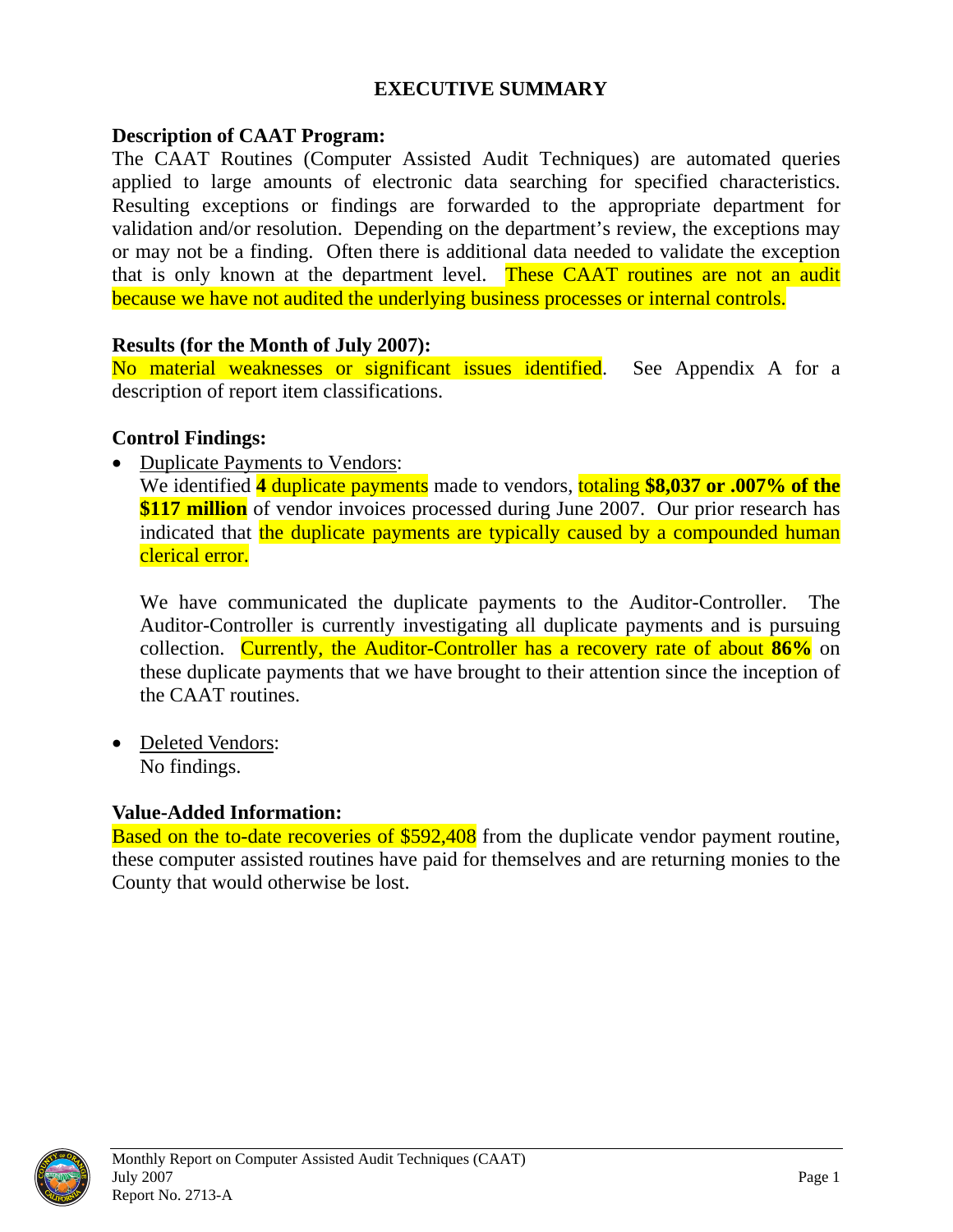#### **MONTHLY CAAT REPORT**

#### <span id="page-5-0"></span>**CAAT Program:**

This report details the monthly activity from the Computer-Assisted Auditing Techniques (known by the acronym CAAT). We use a proprietary, best practices and industry recognized software product to help us in this process. We are keeping the details of our process and the vulnerabilities identified to a general discussion because of the risks associated with disclosing specific details of our financial and accounting processes.

The CAATs are automated queries applied to large amounts of electronic data searching for specified characteristics. The CAATs differ from our traditional audits in that the CAATs can query 100% of a data universe whereas the traditional audits typically test but a sample of transactions from the population.

For example, each month we download the monthly disbursement activity from the County's data warehouse into a cumulative vendor payment database that we have created. Then, we query 100% of the database looking for payments with the same invoice number and the same amount. We then subject the resulting matches to further review and analysis (such as obtaining and reviewing copies of the paid invoices) to determine if a duplicate payment was made. We then forward resulting findings to the Auditor-Controller for validation and recovery.

We also work with the departments to identify internal control enhancements with the purpose of preventing future occurrences of the type of findings identified by the CAATs.

We currently perform five CAAT routines described below utilizing selected payroll and vendor data. Depending on the nature of the CAAT, we perform them monthly, annually, or periodically as needed.

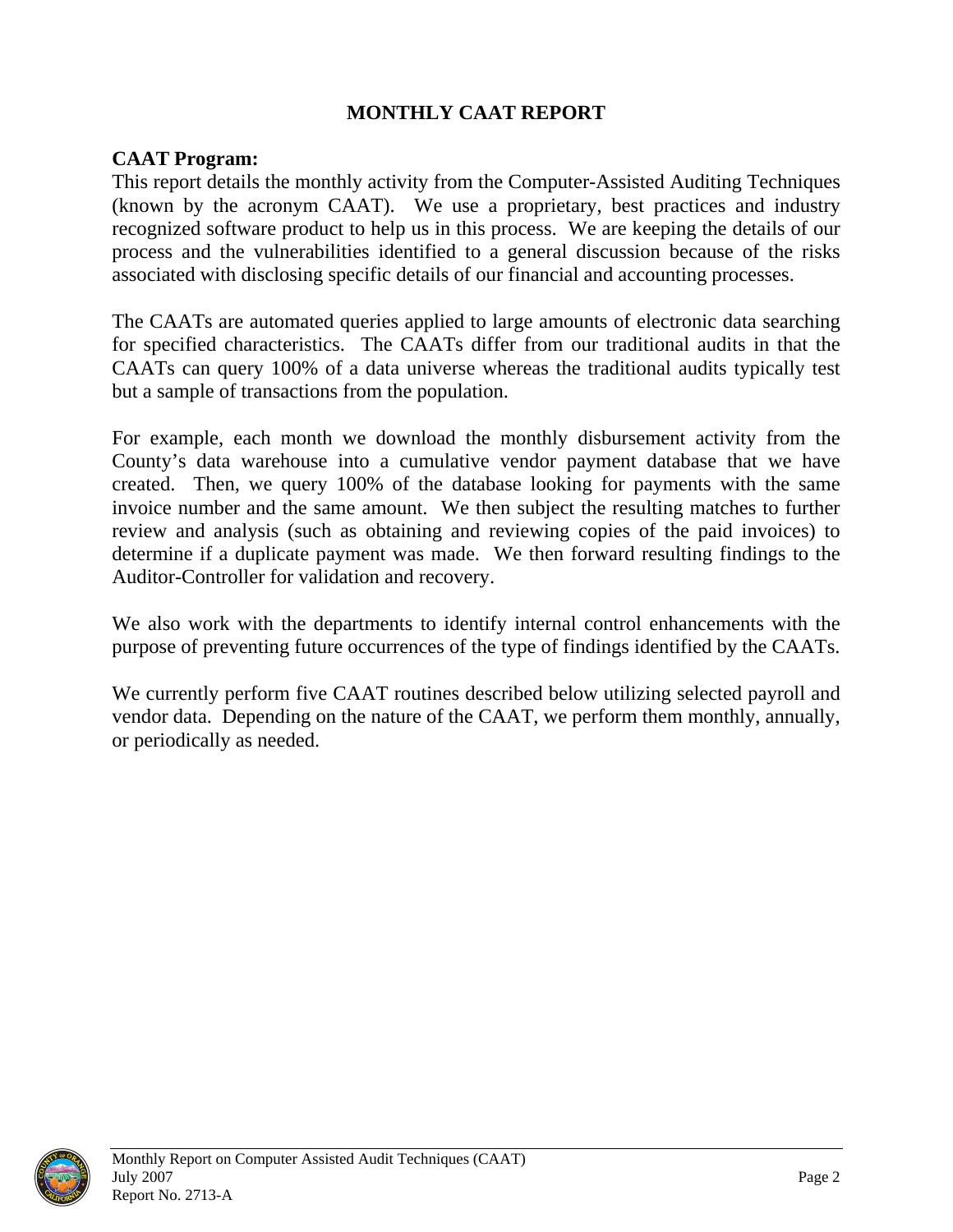#### <span id="page-6-0"></span>**1. CAAT Performed: Duplicate Payments**

We used a CAAT routine to identify potential duplicate payments made to vendors during June 2007.

#### **A. Results:**

We identified four (4) duplicate payments totaling \$8,037 or .007% of the \$117 million of vendor invoices processed during June 2007. We have communicated the duplicate payments to the Auditor-Controller. The Auditor-Controller is currently investigating all duplicate payments and is pursuing collection. Currently, the Auditor-Controller has a recovery rate of about **86%** on these duplicate payments that we have brought to their attention since the inception of the CAAT routines.

| <b>CAAT Report</b> | Total           |                     | <b>Not Duplicates</b> |                    | <b>Recovered</b> |                 | In Process       |           |
|--------------------|-----------------|---------------------|-----------------------|--------------------|------------------|-----------------|------------------|-----------|
|                    | #'s             | $\sqrt{$^{\circ}$}$ | #S                    | \$'s               | $\overline{\#S}$ | $s$ 's          | $\overline{\#s}$ | $s$ 's    |
| 2002               | 103             | \$99,981            | 19                    | \$10,334           | 79               | \$87,188        | 5                | \$2,459   |
| 2003               | 50              | \$33,307            | 7                     | \$10,175           | $\overline{37}$  | \$20,556        | 6                | \$2,576   |
| 2004               | 33              | \$105,778           |                       | \$2,990            | $\overline{24}$  | \$101,459       | $\overline{2}$   | \$1,329   |
| 2005               | 67              | \$80,163            | 2                     | \$668              | 59               | \$40,786        | 6                | \$38,709  |
| January 2006       | 3               | \$828               |                       | \$144              | 1                | \$534           |                  | \$150     |
| February 2006      | $\overline{4}$  | \$1,011             |                       | \$329              | 3                | \$682           | $\pmb{0}$        | \$0       |
| March 2006         | 15              | \$12,808            | 1                     | \$147              | 10               | \$9,759         | 4                | \$2,902   |
| April 2006         | $\overline{2}$  | \$3,216             |                       | \$3,069            | 0                | \$0             | 1                | \$147     |
| <b>May 2006</b>    | $\overline{1}$  | \$7,680             | 0                     | \$0                | 1                | \$7,680         | O                | \$0       |
| <b>June 2006</b>   | 8               | \$4,995             | $\overline{2}$        | \$1,173            | 5                | \$2,562         | 1                | \$1,260   |
| <b>July 2006</b>   | 5               | \$31,859            | 2                     | $\overline{1,173}$ | 3                | \$30,686        | 0                | 80        |
| August 2006        | 19              | \$4,937             | 2                     | \$628              | $\overline{17}$  | \$4,309         | O                | \$0       |
| September 2006     | 2               | \$20,028            | O                     | \$0                | $\overline{2}$   | \$20,028        | 0                | \$0       |
| October 2006       | 8               | \$7,043             | 1                     | \$937              | 4                | \$4,233         | 3                | \$1,873   |
| November 2006      | 1               | \$142               | 0                     | \$0                | $\overline{0}$   | \$0             | 1                | \$142     |
| December 2006      | 7               | \$252,462           | $\overline{2}$        | \$23,365           | 5                | \$229,097       | 0                | \$0       |
| January 2007       | 22              | \$14,514            | 0                     | \$0                | $1\overline{7}$  | \$13,197        | 5                | \$1,317   |
| February 2007      | $\overline{18}$ | \$19,993            |                       | \$1,400            | 13               | \$14,148        | 4                | \$4,445   |
| March 2007         | 5               | \$25,159            | 1                     | \$841              | $\overline{2}$   | \$27            | N)               | \$24,291  |
| April 2007         | 4               | \$406               | 0                     | \$                 | 4                | \$406           | Ō                | \$0       |
| <b>May 2007</b>    | 10              | \$10,372            | O                     | \$0                | 6                | \$5,071         | $\blacktriangle$ | \$5,301   |
| <b>June 2007</b>   | 9               | \$7,431             | O                     | \$0                | $\overline{0}$   | $\overline{60}$ | 9                | \$7,431   |
| <b>July 2007</b>   | 4               | \$8,037             | 0                     | \$0                | $\overline{0}$   | \$0             | 4                | \$8,037   |
| <b>TOTAL</b>       | 400             | \$752,150           | 50                    | \$57,373           | 292              | \$592,408       | 58               | \$102,369 |

The table below summarizes the duplicate payment activity to date:

### **B. Background:**

This CAAT routine concentrates on a sub-set of vendor invoices paid by the County that possess certain common attributes. The sub-set excludes one-time payments (such as election worker pay, jury duty pay, etc.) as well as recurring payments (periodic payments to the same payee for the same amount such as welfare, family support, etc.).

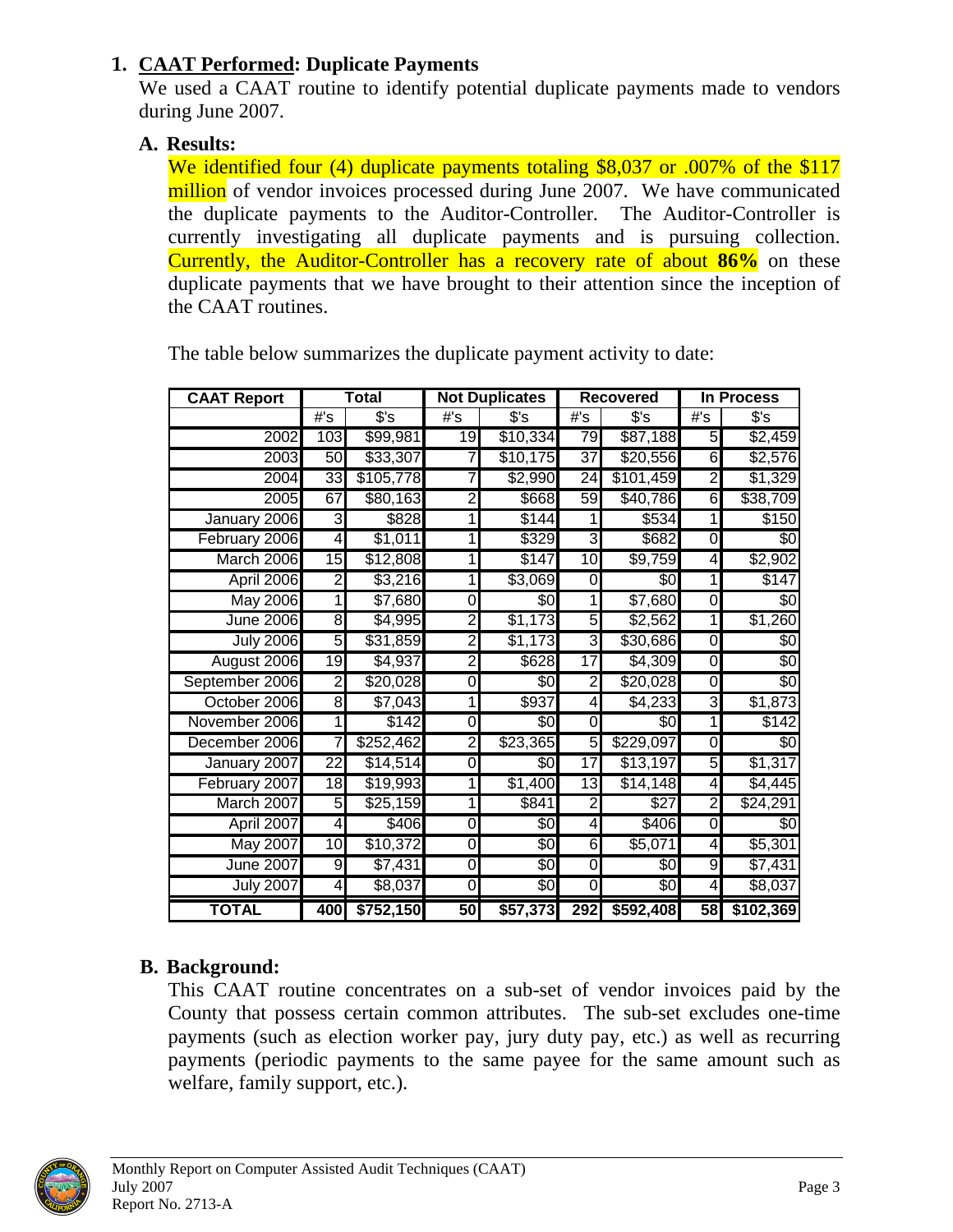<span id="page-7-0"></span>During the month of July 2007, 22,611 invoices for \$117,410,665 were added to this data sub-set representing June 2007 transactions. Currently, the data sub-set includes 958,913 invoices totaling \$10,567,566,937. The total data file from which the sub-set is derived includes 3,896,086 records totaling \$18,116,110,783.

Our prior research has indicated that the duplicate payments are typically caused by a compounded human clerical error.

#### **2. CAAT Performed: Employee Vendor Match**

We used a CAAT routine to identify employees that share a similar address as a vendor. This may identify employees buying goods or issuing contracts to themselves or a related vendor

#### **Status:**

This routine is performed periodically as necessary. There is no current work in progress for this item.

#### **3. CAAT Performed: Retiree/Extra Help Hours**

We used a CAAT routine to identify retirees working as extra help in excess of contracted or mandated limits. Our criteria was 960 hours (maximum allowed for regular retirees) or 720 hours (maximum for early retirees) during the fiscal year (FY).

#### **Status:**

This routine is performed annually. We are in the process of reviewing working retiree activity for FY 06-07.

#### **4. CAAT Performed: Direct Deposits**

We used a CAAT routine to review for multiple employee paychecks directly deposited to the same bank account. This may identify employees paid twice in the same pay period or fictitious employees.

#### **Status:**

We are rewriting the CAAT routine to accommodate the new data format. We hope to have the routine functioning soon.

#### **5. CAAT Performed: Deleted Vendors**

We used a CAAT to identify Vendors that have been deleted or removed from the Vendor Master List. For deleted vendors, we verify that there has been no recent activity for that vendor.

### **Results:**

This CAAT was applied in July 2007 with no significant findings.

#### Attachments:

Provided to the Auditor-Controller: dated 8/3/07 – A/C-Claims & Disbursing Section.